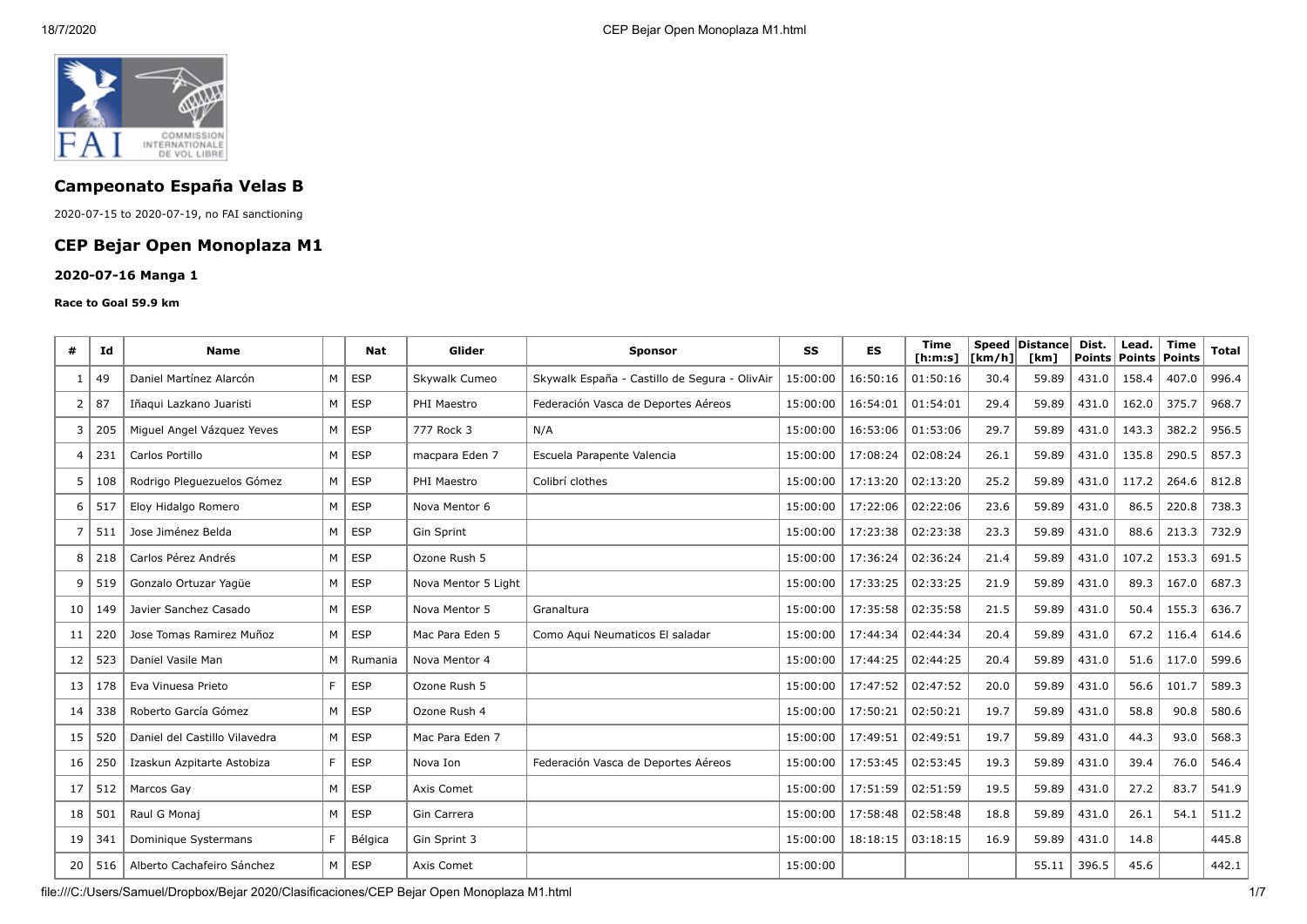#### 18/7/2020 CEP Bejar Open Monoplaza M1.html

| #          | Id  | <b>Name</b>                      |    | Nat        | Glider            | <b>Sponsor</b>                             | SS       | ES       | Time<br>[ <b>h</b> : <b>m</b> : <b>s</b> ] | [km/h] | Speed Distance<br>[km] | Dist. | Lead.<br>Points   Points | <b>Time</b><br><b>Points</b> | <b>Total</b> |
|------------|-----|----------------------------------|----|------------|-------------------|--------------------------------------------|----------|----------|--------------------------------------------|--------|------------------------|-------|--------------------------|------------------------------|--------------|
| 21         | 219 | javier Cacheiro Peña             | M  | <b>ESP</b> | Ozone Swift 4     | FDVA (federación vasca de deportes aereos) | 15:00:00 | 18:11:17 | 03:11:17                                   | 17.5   | 59.89                  | 431.0 | 0.9                      | 1.3                          | 433.2        |
| 22         | 518 | Manuel Miranda Villanueva        | M  | <b>ESP</b> | PHI Maestro Xalps |                                            | 15:00:00 |          |                                            |        | 47.55                  | 342.1 |                          |                              | 342.1        |
| 23         | 84  | Salvador Crespo Outes            | M  | <b>ESP</b> | Swing Nyos RS     | www.clubparapenteferrol.com                | 15:00:00 |          |                                            |        | 42.52                  | 306.0 |                          |                              | 306.0        |
| 24         | 509 | Sermon Benjamin                  | M  | Bélgica    | Advance Iota 2    |                                            | 15:00:00 |          |                                            |        | 34.77                  | 250.1 |                          |                              | 250.1        |
| 25         | 515 | Jose Abad Vicente                | M  | <b>ESP</b> | Ozone Rush 3      |                                            | 15:00:00 |          |                                            |        | 34.27                  | 246.6 |                          |                              | 246.6        |
| 26         | 350 | Fernando MORENO MORCILLO         | M  | <b>ESP</b> | Sol Ellus         |                                            | 15:00:00 |          |                                            |        | 33.58                  | 241.6 |                          |                              | 241.6        |
| 27         | 525 | Miguel Angel Luque               | M  | <b>ESP</b> | Nova Ion 4        |                                            | 15:00:00 |          |                                            |        | 28.91                  | 208.0 |                          |                              | 208.0        |
| 28         | 238 | Jon Arruti Altube                | M  | ESP        | Niviuk Ikuma      | Fed. Vasca Deportes Aereos EAKF/FVDA       | 15:00:00 |          |                                            |        | 24.39                  | 175.5 |                          |                              | 175.5        |
| 29         | 244 | Jurgen Bott                      | M  | Alemania   | Mac Para Eden 7   | Aire y Vuelo                               | 15:00:00 |          |                                            |        | 24.38                  | 175.4 |                          |                              | 175.4        |
| 30         | 507 | Juan Jesus Bayona Guzman         | M  | <b>ESP</b> | Nova Mentor 6     | Centro de vuelo Pegalajar                  | 15:00:00 |          |                                            |        | 24.27                  | 174.6 |                          |                              | 174.6        |
| 31         | 505 | Daniel Martin Reina              | M  | <b>ESP</b> | Swing Arcus 5     |                                            | 15:00:00 |          |                                            |        | 23.25                  | 167.3 |                          |                              | 167.3        |
| 32         | 513 | Noel García Martínez             | M  | ESP        | Up Kibo 2         | Parapente Denubeanube                      | 15:00:00 |          |                                            |        | 23.09                  | 166.1 |                          |                              | 166.1        |
| 33         | 527 | David Moral Alvarez              | M  | <b>ESP</b> | Ozone Rush 5      |                                            | 15:00:00 |          |                                            |        | 22.88                  | 164.6 |                          |                              | 164.6        |
| 34         | 514 | Oliver Álvarez Lorenzo           | M  | ESP        | Axis Comet        | Parapente Ferrol                           | 15:00:00 |          |                                            |        | 22.76                  | 163.8 |                          |                              | 163.8        |
| 35         | 209 | Andreas Mezger                   | M  | Suiza      | Swing NYOS        | Swing España                               | 15:00:00 |          |                                            |        | 15.88                  | 114.3 |                          |                              | 114.3        |
| 36         | 510 | Alex Bolinches Aznar             | M  | ESP        | Sol Sycross       |                                            | 15:00:00 |          |                                            |        | 14.60                  | 105.0 |                          |                              | 105.0        |
| 37         | 524 | <b>Carlos Montiel Rincones</b>   | M  | <b>ESP</b> | Sol Ellus 5       |                                            | 15:00:00 |          |                                            |        | 13.64                  | 98.1  |                          |                              | 98.1         |
| 38         | 349 | Alberto Martín Reina             | M  | ESP        | <b>BGD Epic</b>   |                                            | 15:00:00 |          |                                            |        | 13.27                  | 95.5  |                          |                              | 95.5         |
| 39         | 183 | Alberto Casado Palacios          | M  | <b>ESP</b> | Niviuk Hook 4     |                                            | 15:00:00 |          |                                            |        | 12.09                  | 87.0  |                          |                              | 87.0         |
| 40         | 506 | Mario Bujalance Sánchez          | M  | <b>ESP</b> | Sol Atmus 2       |                                            | 15:00:00 |          |                                            |        | 4.00                   | 28.8  |                          |                              | 28.8         |
| 40         | 508 | <b>Tomas Asensio Soler</b>       | M  | ESP        | Mac Para Eden 7   |                                            | 15:00:00 |          |                                            |        | 4.00                   | 28.8  |                          |                              | 28.8         |
| 40         | 522 | Carlos Sánchez Guerrero          | M  | ESP        | Sol Ellus 2       |                                            | 15:00:00 |          |                                            |        | 4.00                   | 28.8  |                          |                              | 28.8         |
| 40         | 504 | Carlos Domingo Bujalance Sánchez | M  | <b>ESP</b> | Sol Atmus 2       |                                            | 15:00:00 |          |                                            |        | 4.00                   | 28.8  |                          |                              | 28.8         |
| 40         | 282 | David Zapata                     | M  | <b>ESP</b> | Ozone Swift       |                                            |          |          |                                            |        | 4.00                   | 28.8  |                          |                              | 28.8         |
| 40         | 521 | Juanjo Tamarit                   | M  | ESP        | Advance Iota      |                                            | 15:00:00 |          |                                            |        | 4.00                   | 28.8  |                          |                              | 28.8         |
| <b>ABS</b> | 221 | Laura Puente Poza                | F. | <b>ESP</b> | U turn Blacklight |                                            |          |          |                                            |        |                        |       |                          |                              | 0.0          |

#### **Task definition**

| No   | Leg Dist. | Id.             | Radius   Open   Close |  | <b>Coordinates</b>                                                    | Altitude |
|------|-----------|-----------------|-----------------------|--|-----------------------------------------------------------------------|----------|
|      |           | 0.0 km   C01198 |                       |  | 400 m   13:30   15:30   Lat: 40.35349 Lon: -5.6908                    | 1984 m   |
| 2 SS |           |                 |                       |  | 3.0 km   C01198   3000 m   15:00   19:15   Lat: 40.35349 Lon: -5.6908 | 1984 m   |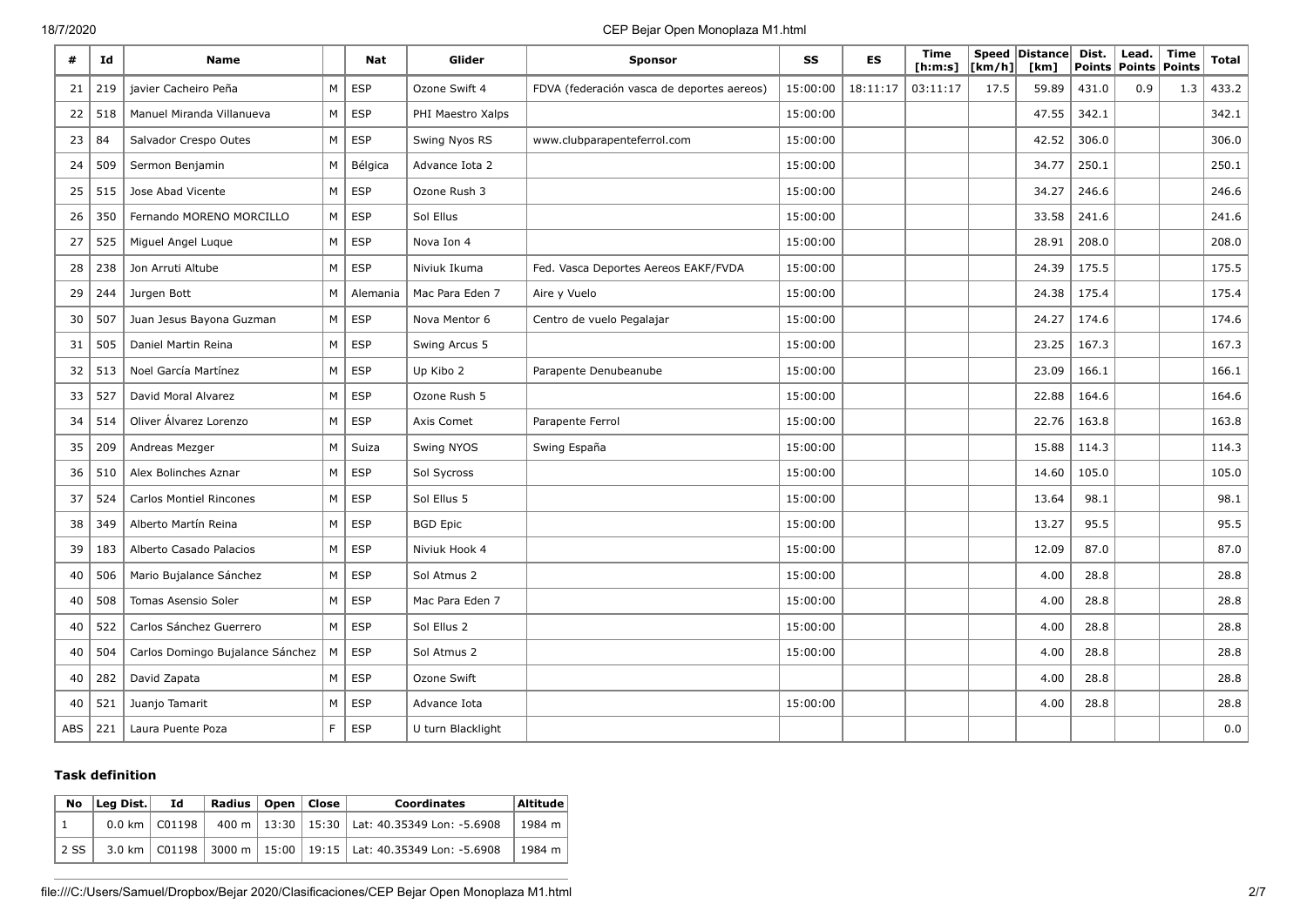18/7/2020 CEP Bejar Open Monoplaza M1.html

| No   | $ $ Leg Dist. $ $ Id | Radius   Open   Close |  | <b>Coordinates</b>                                                               | $\vert$ Altitude $\vert$ |
|------|----------------------|-----------------------|--|----------------------------------------------------------------------------------|--------------------------|
| 3    |                      |                       |  | 37.9 km   B99144   3000 m   15:00   19:15   Lat: 40.47963 Lon: -5.23801   1439 m |                          |
| 4 ES |                      |                       |  | 58.9 km   A34104   2000 m   15:00   19:15   Lat: 40.35947 Lon: −5.50042   1040 m |                          |
|      |                      |                       |  | 59.9 km   A34104   1000 m   15:00   19:15   Lat: 40.35947 Lon: -5.50042   1040 m |                          |

#### **Notes**

| Тd | Name                              | Note |
|----|-----------------------------------|------|
|    | 221   Laura Puente Poza   Ausente |      |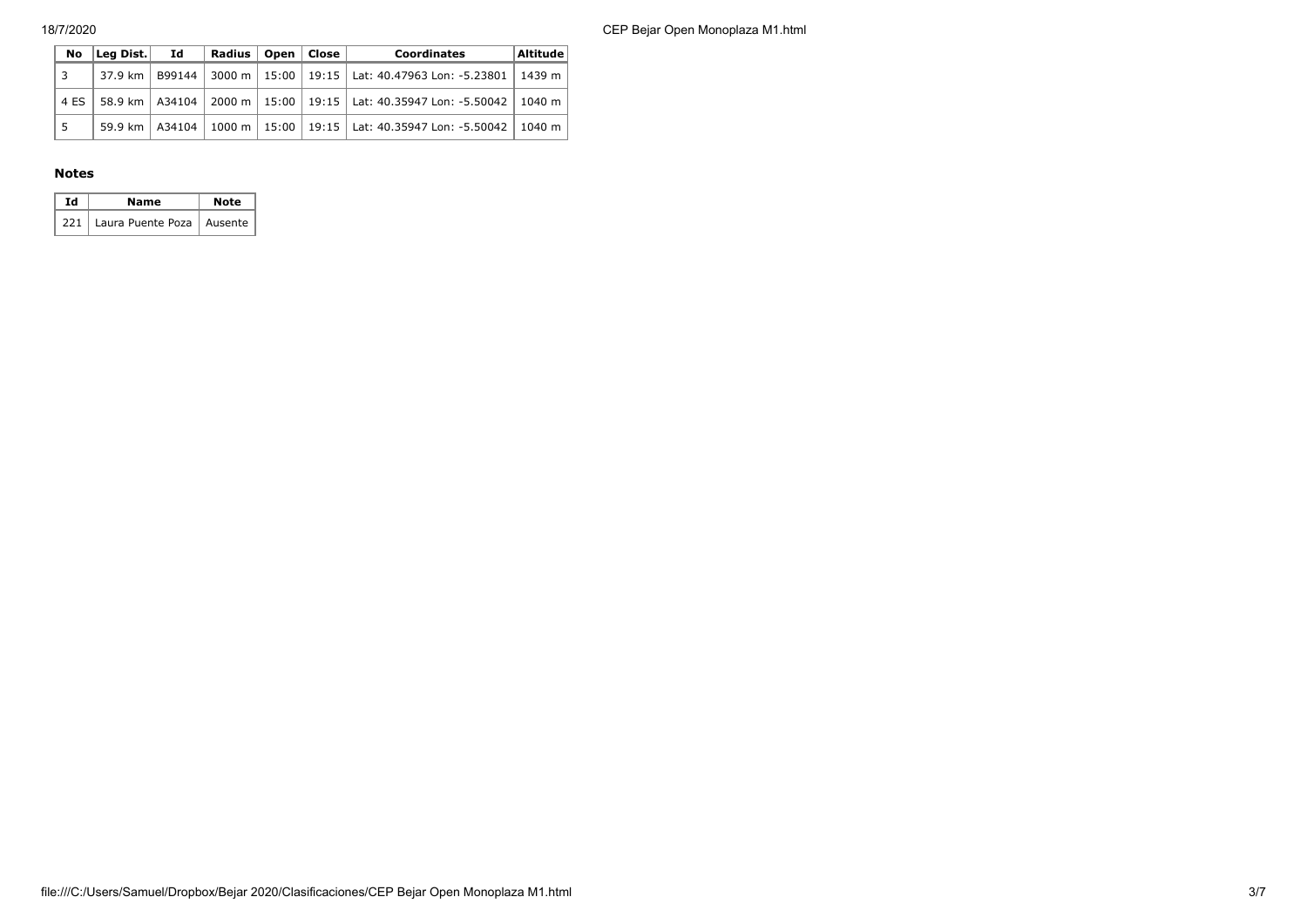**Pilots not yet processed (NYP)**

**Id Name**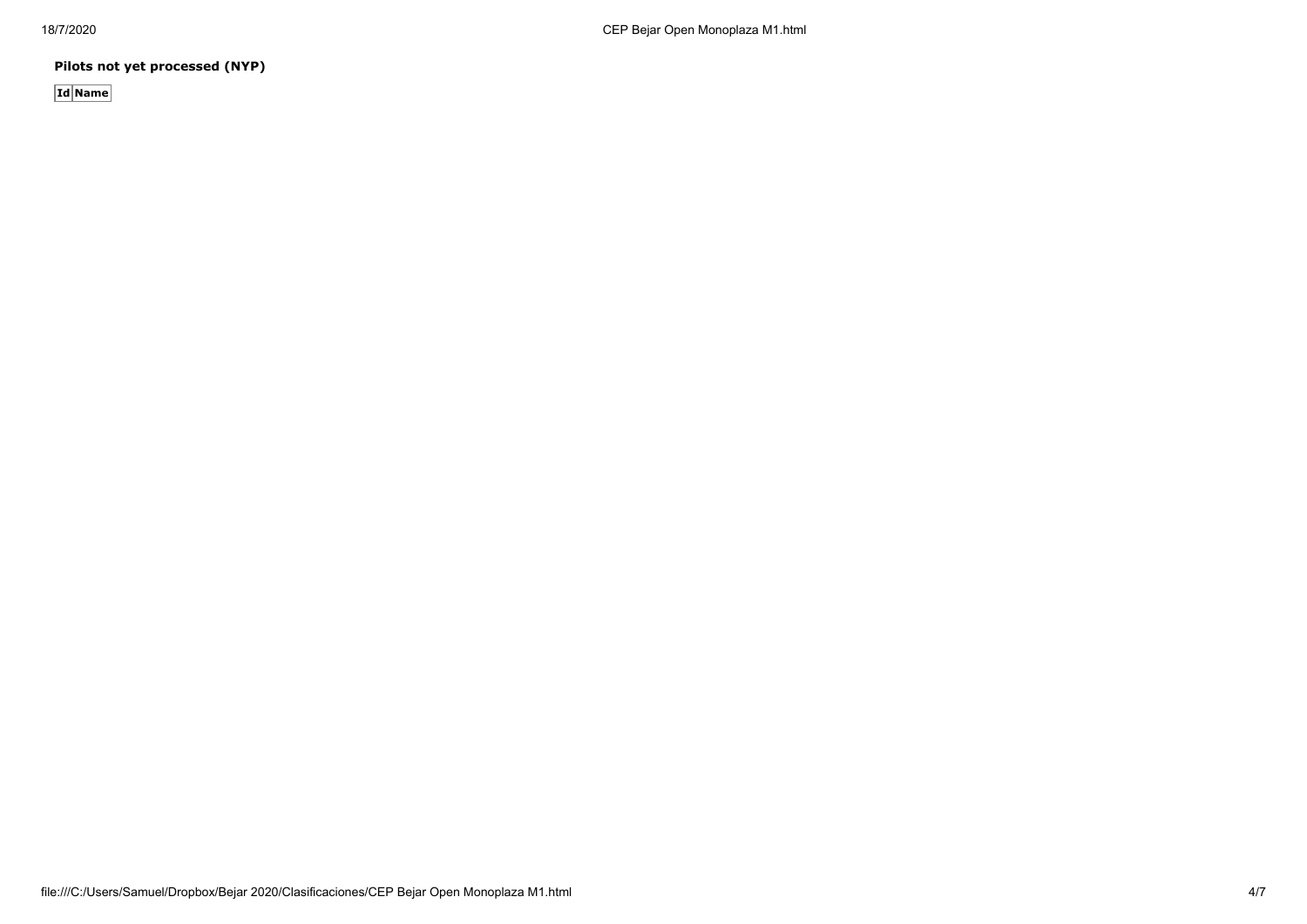#### **Task statistics**

| param                           | value                     |
|---------------------------------|---------------------------|
| ss_distance                     | 55.895                    |
| task_distance                   | 59.894                    |
| launch_to_ess_distance          | 58.895                    |
| no_of_pilots_present            | 45                        |
| no_of_pilots_flying             | 45                        |
| no_of_pilots_lo                 | 25                        |
| no_of_pilots_reaching_nom_dist  | 23                        |
| no_of_pilots_reaching_es        | 20                        |
| no_of_pilots_reaching_goal      | 20                        |
| sum_flown_distance              | 1715.717                  |
| best_dist                       | 59.894                    |
| best_time                       | 1.8378                    |
| worst_time                      | 3.3042                    |
| qnh_setting                     | 1013.25                   |
| no_of_pilots_in_competition     | 46                        |
| no_of_pilots_landed_before_stop | 0                         |
| sum_dist_over_min               | 1553.086                  |
| sum real dist over min          | 1553.086                  |
| sum_flown_distances             | 1715.717                  |
| best_real_dist                  | 59.894                    |
| last_start_time                 | 2020-07-16T15:00:00+02:00 |
| first_start_time                | 2020-07-16T15:00:00+02:00 |
| first_finish_time               | 2020-07-16T16:50:16+02:00 |
| max_time_to_get_time_points     | 3.1934                    |
| goalratio                       | 0.4444                    |
| arrival_weight                  | 0                         |
| departure_weight                | 0                         |
| leading_weight                  | 0.162                     |
| time_weight                     | 0.407                     |
| distance_weight                 | 0.431                     |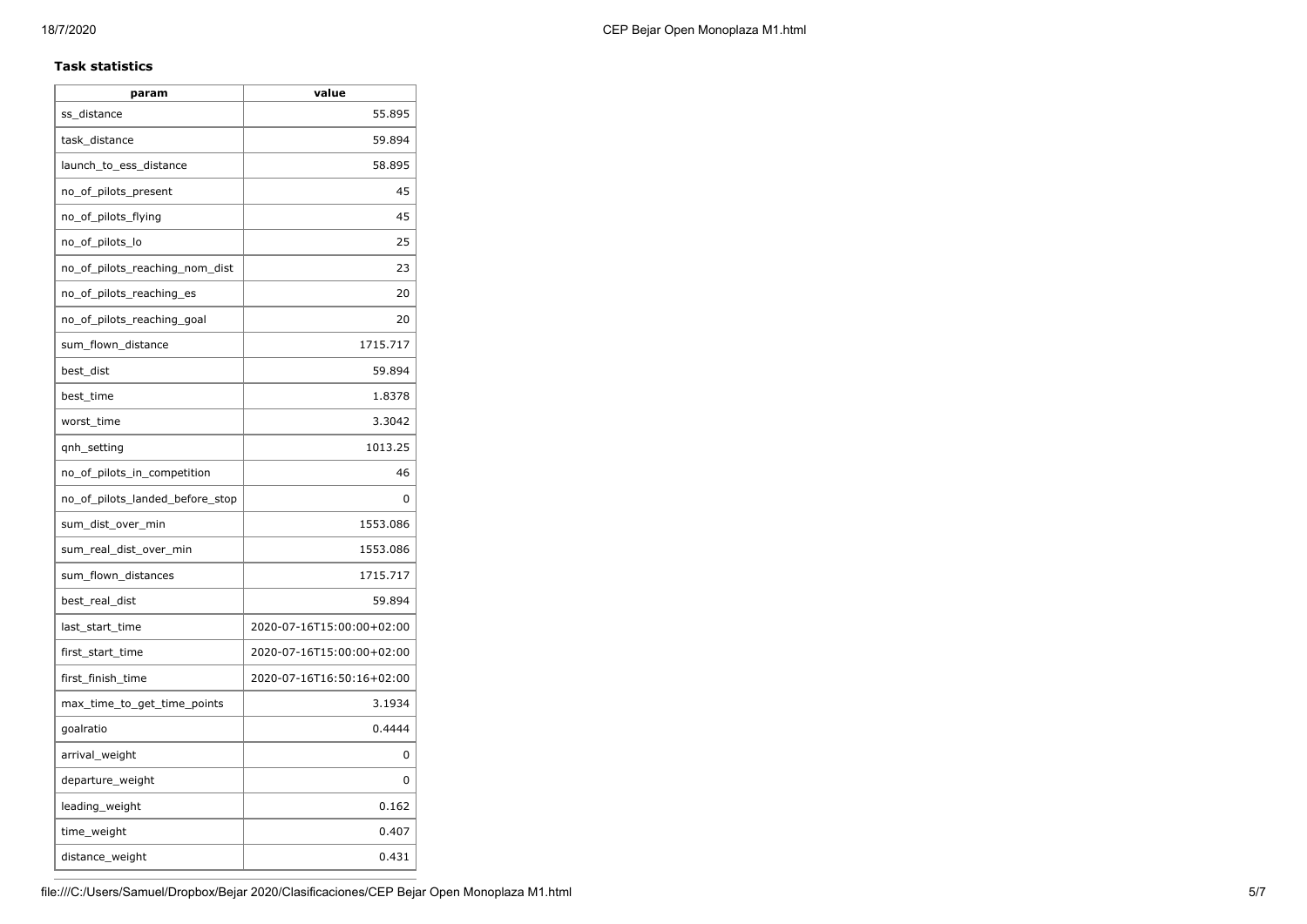| 18/7/2020 | CEP Beiar Open Monoplaza M1.html |
|-----------|----------------------------------|
|           |                                  |

| param                        | value    |
|------------------------------|----------|
| smallest_leading_coefficient | 1.2365   |
| available_points_distance    | 430.9534 |
| available_points_time        | 407.0466 |
| available_points_departure   | 0        |
| available_points_leading     | 162      |
| available_points_arrival     | 0        |
| time_validity                | 1        |
| launch_validity              | 1        |
| distance_validity            | 1        |
| stop_validity                | 1        |
| day_quality                  | 1        |
| ftv_day_validity             | 0.9964   |
| time_points_stop_correction  | 0        |

### **Scoring formula settings**

| param                               | value          |
|-------------------------------------|----------------|
| id                                  | GAP2020        |
| min_dist                            | $\overline{4}$ |
| nom dist                            | 40             |
| nom time                            | 1              |
| nom launch                          | 0.96           |
| nom_goal                            | 0.15           |
| day_quality_override                | 0              |
| bonus_gr                            | 4              |
| jump_the_gun_factor                 | 0              |
| jump_the_gun_max                    | 0              |
| normalize_1000_before_day_quality   | 0              |
| time points if not in goal          | 0              |
| use_1000_points_for_max_day_quality | 0              |
| use_arrival_position_points         | 0              |
| use_arrival_time_points             | 0              |
| use_departure_points                | 0              |